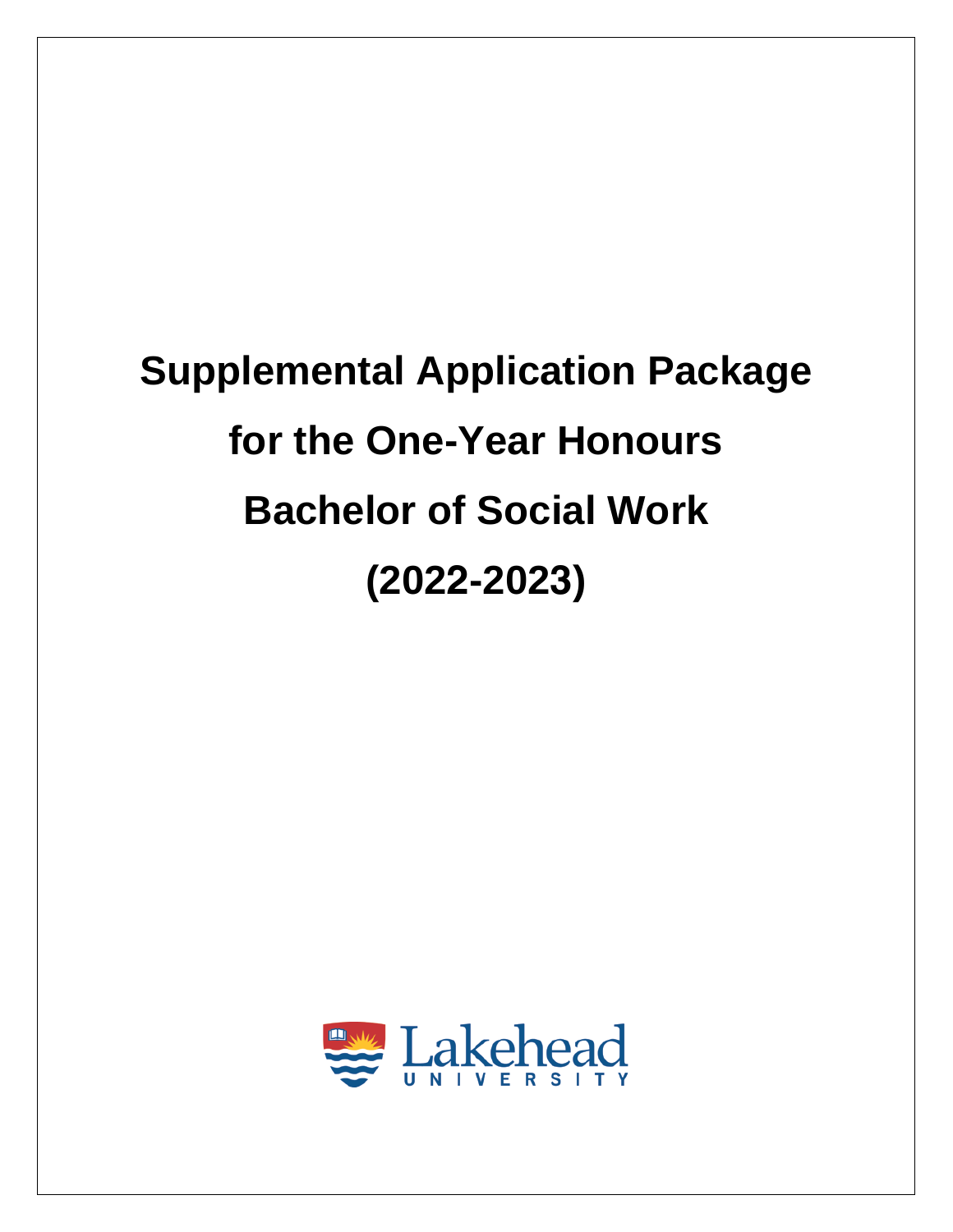

## **Important Instructions for Applying to the One-Year Honours Bachelor of Social Work Program:**

Please read the following important instructions prior to starting the Supplemental Application package:

# **1) The Application Process**

You must apply using the [Ontario Universities' Application Centre \(OUAC\)](https://www.ouac.on.ca/ouac-105/) Undergrad (105) application by no later than **Wednesday, December 15, 2021**. The *OUAC Program Code* for the One-Year Honours Bachelor of Social Work program is **ABM**, which is located at the bottom of the programlisting page for Lakehead University. Click on the *Program Title* link (e.g. Social Work [One-Year Program] [Thunder Bay & Orillia]). Once on the *Program Details* page, select the campus that you are interested in attending. Lakehead University offers the One-Year Honours Bachelor of Social Work program at both of its campuses: Thunder Bay and Orillia. If you would like to submit an application to both campuses, you must use two separate application choices. Your OUAC application fee includes three choices. If you are planning to submit an application to both campuses, make sure that your preferred campus is your number one choice. Please note that when applying to both campuses you may be assigned to either campus based on your overall application score. **Campus assignments are final and nonnegotiable**. You cannot add a new application or change your campus location after **December 15, 2021**. Lastly, the *Program Details* page will automatically select your entry point for you (e.g. September). Keep in mind that the One-Year Honours Bachelor of Social Work program is 12 months in length and begins in July. There is not a January or May intake for this program.

## **2) Transcripts and Academic Records**

You must submit **all** post-secondary transcripts. This includes all colleges and universities attended. If you are taking or have taken courses from a post-secondary institution other than your home institution, (e.g. on a Letter of Permission, as a visiting student, or exchange Student, etc.) you are required to submit official transcripts from those institutions as well. **You must submit all final official transcripts by no later than 4:30 PM EST on February 14, 2022**. If you are currently completing courses at a post-secondary institution, you must submit in-progress official transcripts showing your entire course enrolment (i.e. in-progress courses) and grades to date. **Secondary school transcripts are not required! Current and previous Lakehead University students do not need to submit Lakehead University transcripts.** 

**If you attended or are attending an Ontario university or college, you must request transcripts through your online OUAC application!**

**Additional courses taken in the Winter 2022 term must be added to your application through OUAC.**

#### **3) [Credential A](https://www.wes.org/ca/)ssessments**

If you have completed post-secondary studies outside of Canada or the United States, you are required to submit a full course-by-course international credential evaluation from World Education Services (WES) [for every post-secondary institution that you have attended.](https://www.wes.org) **We must receive your results by no later than 4:30 PM EST on February 14, 2022**. All associated fees are your responsibility. WES assessments may take several months or longer. Please plan accordingly. WES will inform us when your results are available. We can access your WES results electronically. **You do not need to send us a copy of the official transcript(s) that you send WES or a copy of the WES credential evaluation results!** WES will send us both.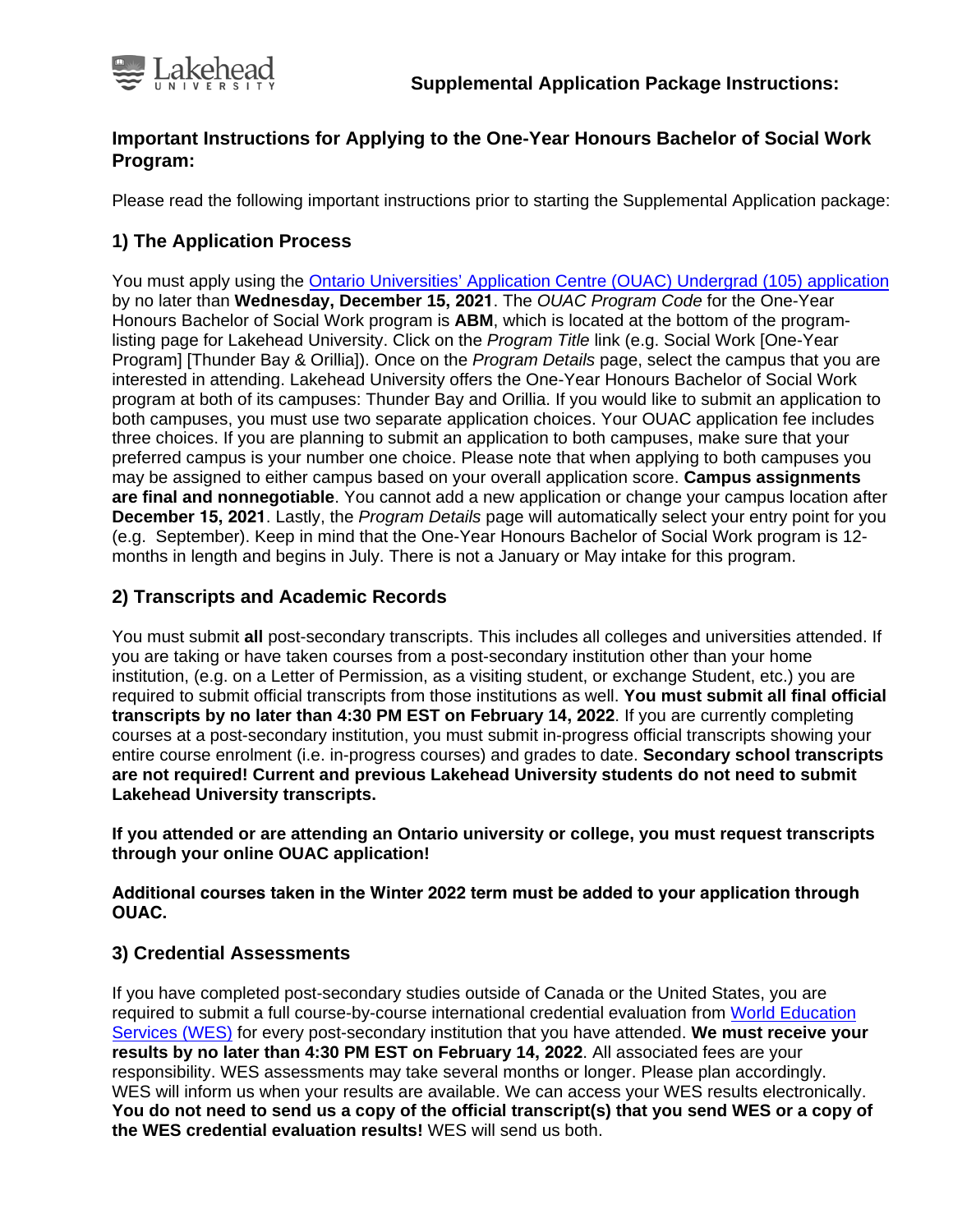

## **4) English Language Proficiency (if applicable)**

If your first language is not English, you must demonstrate that you can cope with the language demands of an English language university. You may meet our English language requirements if you have completed at least three (3) years of recent full-time study in an English language school system. A medium of instruction letter from your institution may be required at the discretion of the Admissions Officers. Lakehead University also accepts many standardized language tests for those who are required to submit proof of English language proficiency. All associated fees are your responsibility. [Learn more about our English language proficiency requirements.](https://www.lakeheadu.ca/studentcentral/applying/english-language-proficiency-requirements) **If you are required to submit proof of English language proficiency, we must receive your official results or medium of instruction letter by no later than 4:30 PM EST on February 14, 2022.** 

## **5) Supplemental Application Package**

#### **A) You are required to pay a \$50.00 Supplemental Application Fee, which is not the same fee thatyou paid when you applied**.

For the following step, you will need access to your [myInfo student portal.](https://myinfo.lakeheadu.ca/) Enrolment Services -Undergraduate Admissions will send your username and temporary password in your *Acknowledgement Email*. You should receive this email after Lakehead (not the OUAC) receives your application. This can take several days after submitting your completed OUAC application. Be sure to check your spam folders. Lastly, if you experience trouble accessing myInfo (i.e. you lost or never received your Acknowledgement Email or you need to reset your password), [recover your account.](https://erpwp.lakeheadu.ca/password/forgot) 

Once you login to myInfo, ensure that you are on the *Applicant* page. Click on the link called [One-Year](https://erpwp.lakeheadu.ca/home/applicant/?SUBR=XWHBSW)  [Social Work \(HBSW1\) - Supplemental Application Fee](https://erpwp.lakeheadu.ca/home/applicant/?SUBR=XWHBSW). You will need a valid credit card in order to pay your fee. Once you submit your payment, you will receive a **payment confirmation number**. **Your confirmation number is required on** *[FORM A](#page-8-0)* **below.**

#### **B) You are required to assemble the following supplemental application package, which contains the following documentation:**

- [The Supplemental Information Form \(Form A\)](#page-8-0)
- A Resume of Your Work and Volunteer Experience
- Special Accommodations Documentation (only if you have indicated you have a diagnosed disability [refer to #10 below for further information])

The School of Social Work must receive your **complete** Supplemental Application Package and references on or before **Monday, December 20, 2021.** The School of Social Work will not accept Supplemental Application Packages and references received after December 20.

**You are required to email your supplemental application package to the School of Social Work at [social.work@lakeheadu.ca.](mailto:social.work@lakeheadu.ca) Do not** upload it to your myInfo account using the document upload function.

#### **6) References**

Your choice of references should include individuals who can attest to your potential as a social work student and your demonstrated suitability for social work practice. You are encouraged to seek professional references from individuals who are familiar with your volunteer or social work related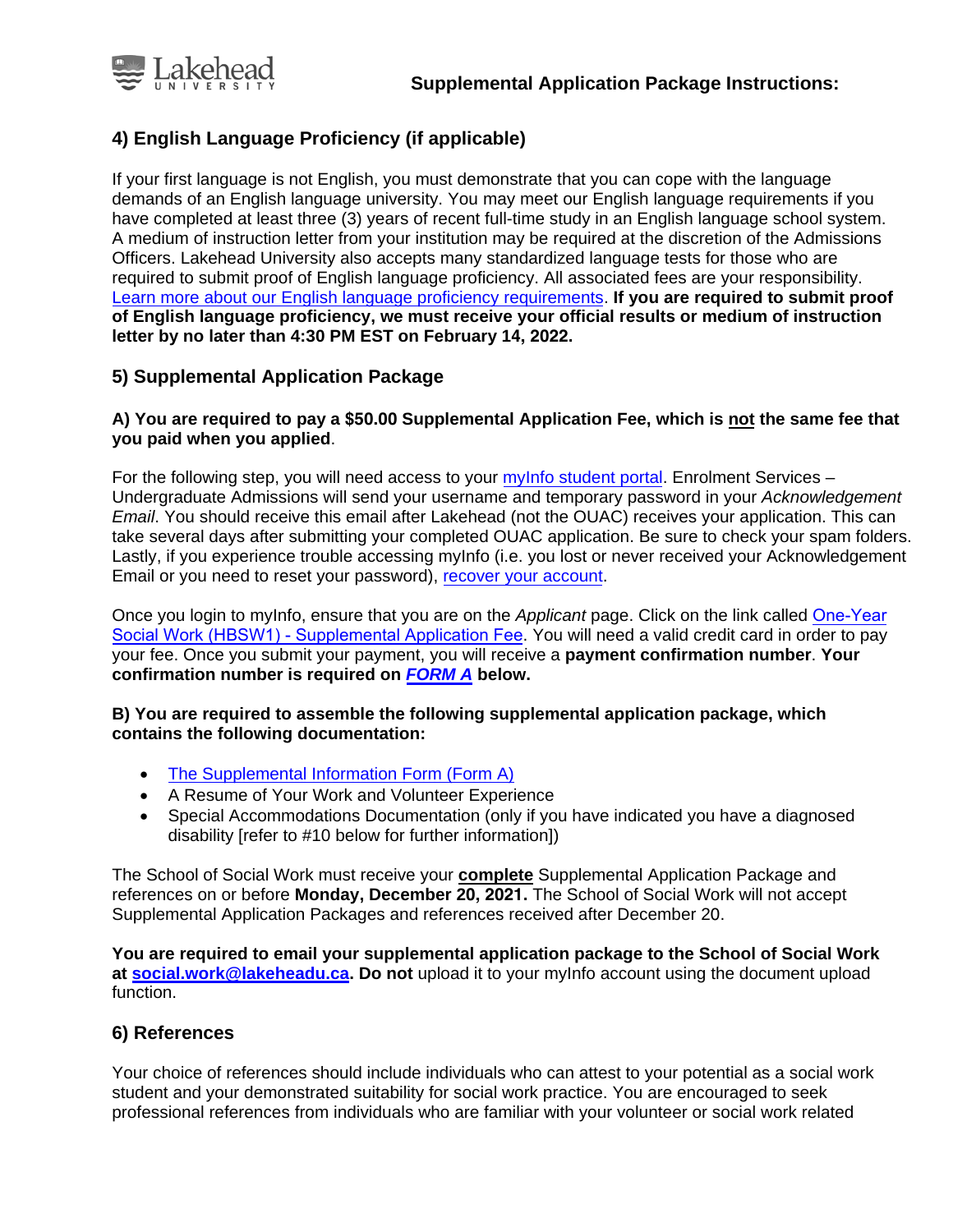

#### activities. **Family members and friends are not suitable references**.

You must submit **two (2) references** to complete your supplemental application package. Refer to **Form B** below. Add your full name to the form and then forward to your referees to complete. **The referee must email the completed form to the School of Social Work at [social.work@lakeheadu.ca.](mailto:social.work@lakeheadu.ca)** 

**The School of Social Work must receive both of your reference forms by Monday, December 20, 2021.** The references received must match the reference information provided on Form A below. To see if the School of Social Work has received both of your reference forms, refer to *[View My Outstanding](https://erpwp.lakeheadu.ca/home/applicant/?SUBR=WDOC)  [Documents](https://erpwp.lakeheadu.ca/home/applicant/?SUBR=WDOC)* on the Applicant page in myInfo.

#### **It is your responsibility to ensure that the School of Social Work receives both of your references by the deadline above.**

#### **7) Resume of Education, Work and Volunteer Experience**

Please outline, in chronological order, your academic achievements, employment experiences and volunteer activities. Identify the position you held and include a brief description of your responsibilities, and the length of time you spent at each work or volunteer site. Additional information, such as extracurricular interests, workshops, seminars, certificates and other educational experiences, including field placements, should also be included. The Admissions Committee considers both depth and variety of Social Work related volunteer experience. Your resume should be no more than **five (5)** pages in length. The resume style and format is of your choice.

#### **8) Submitting Documentation**

**A) You must submit all transcripts**, **credential assessments** (if applicable), and **English language proficiency scores** (if applicable) **to Enrolment Services – Undergraduate Admissions** by the deadlines dates.

If you attended or are attending an Ontario university or college, you must request transcripts through your online OUAC application. For other documentation or for transcripts from post-secondary institutions outside of Ontario, you can upload copies of these documents to your myInfo account. Lastly, you can mail your required documents to Enrolment Services – Undergraduate Admissions using the following address:

> Lakehead University Enrolment Services – Undergraduate Admissions 955 Oliver Road Thunder Bay, ON P7B 5E1

You are responsible for ensuring that Enrolment Services – Undergraduate Admissions receives your documents on time.

**B) You must submit your Supplemental Application Package by email to the School of Social Work at [social.work@lakeheadu.ca.](mailto:social.work@lakeheadu.ca)** The School of Social Work will not accept incomplete or late submissions. Please take note of the deadlines above.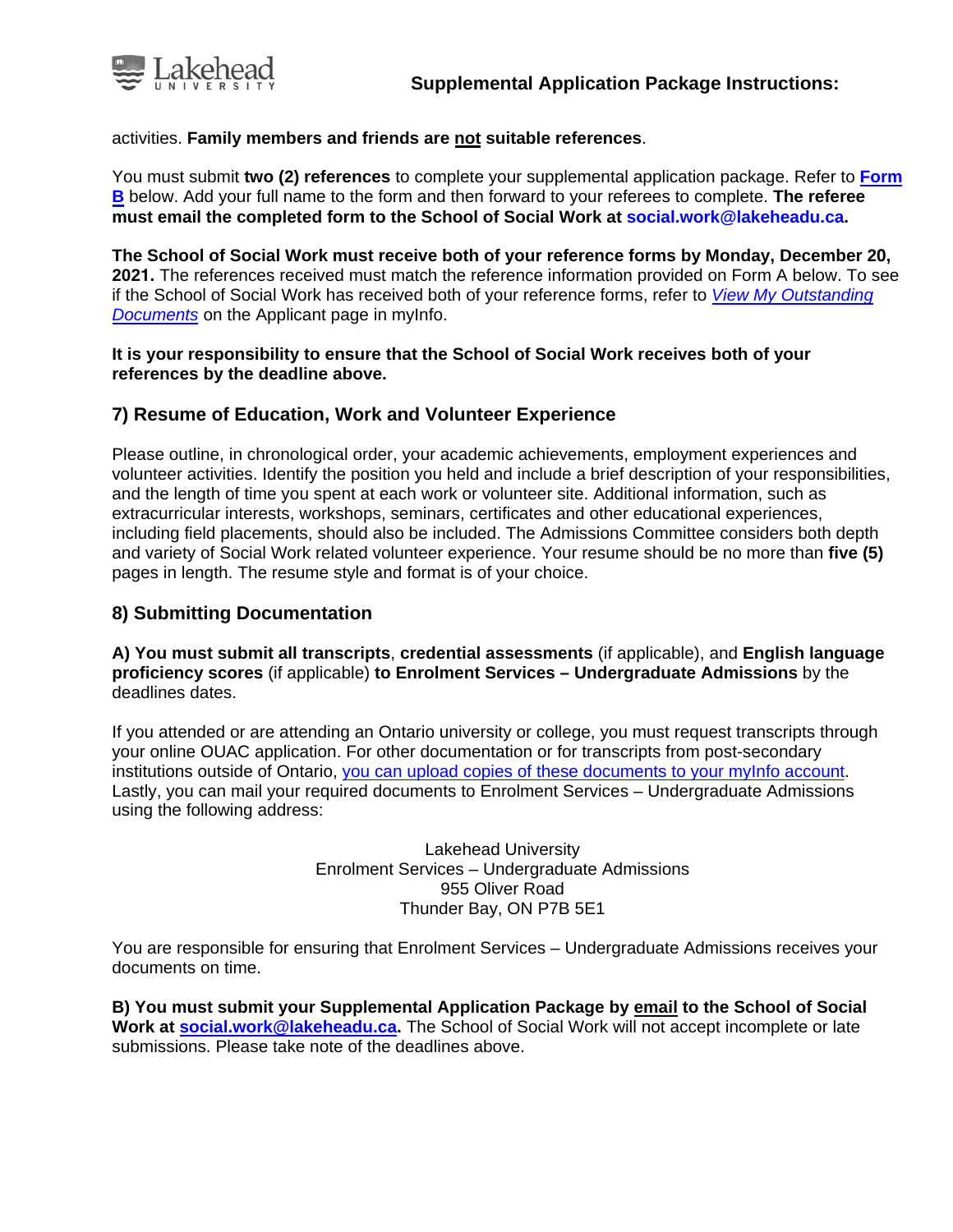

## **9) Admissions**

The availability of fieldwork placements, qualified field supervisors, and class size limitations restricts admission to a selected number of individuals to each program annually. To be considered for admission, **you must have a minimum overall average of 70% based on the last ten (10) undergraduate/graduate degree level full course equivalents** (not including college transfer credits) from an accredited post-secondary institution completed at the time of application. **Please note that meeting the minimum admission requirements does not guarantee admission**.

Admission to the program considers professional and academic suitability determined by the following criteria:

- 1. **Academic Record** (40%)
- 2. **References** (20%)
- 3. **Resume indicating Work and Volunteer Experiences** (15%)
- 4. **Personal Statement** (see details below) (25%)

**If you are interested in completing the program on a part-time basis, you must include a written letter of request as part of your Supplemental Application Package**. The letter of request should include rationale for the part-time request as well as your estimated time to complete your degree. The Director of the School of Social Work and the Admissions Committee will consider, but cannot guarantee, that part-time requests will be accommodated.

Enrolment Services – Undergraduate Admissions will assess your transcript(s) for transfer credit. You are strongly encouraged to [upload all Social Work related course syllabi](https://erpwp.lakeheadu.ca/home/applicant/?SUBR=XDOCUP) (not course briefs or course descriptions) [to your myInfo account.](https://erpwp.lakeheadu.ca/home/applicant/?SUBR=XDOCUP) You should submit your course syllabi by no later than May 2.

Should you have questions about the **Supplemental Application Package**, please contact Madge Chan in the School of Social Work at (807) 343-8010 ext. 8576 or by email at [madge.chan@lakeheadu.ca.](mailto:madge.chan@lakeheadu.ca)

#### **10) Personal Statement Exam**

Using your [myInfo account,](https://myinfo.lakeheadu.ca/) you will be required to complete a personal statement exam online anytime between **9:00 am on January 21, 2022 and 5:00 pm on January 24, 2022**. The School of Social Work will email you further instructions to your [Lakehead University email account \(myEmail\)](http://myemail.lakeheadu.ca/) by January 19, 2022. You are strongly encouraged to access myInfo and myEmail well before these dates. If you cannot[, recover your account!](https://erpwp.lakeheadu.ca/password/forgot)

**If you require special accommodations for your personal statement exam, please indicate this on Form A and include the required documentation indicated on Form A as part of your Supplemental Application Package submission**. For applicants who are current Lakehead University students, please include a copy of your Special Accommodations Form available from Student Accessibility Services. For non-Lakehead University students, please include documentation from your home university/or a qualified practitioner clearly indicating your specific accommodations needed. You are responsible for any costs associated with writing the personal statement exam.

Your Personal Statement Exam consists of a series of essay-styled questions. Your responses will be evaluated on content, personal/professional awareness, and writing ability. The following are examples of questions you may be asked.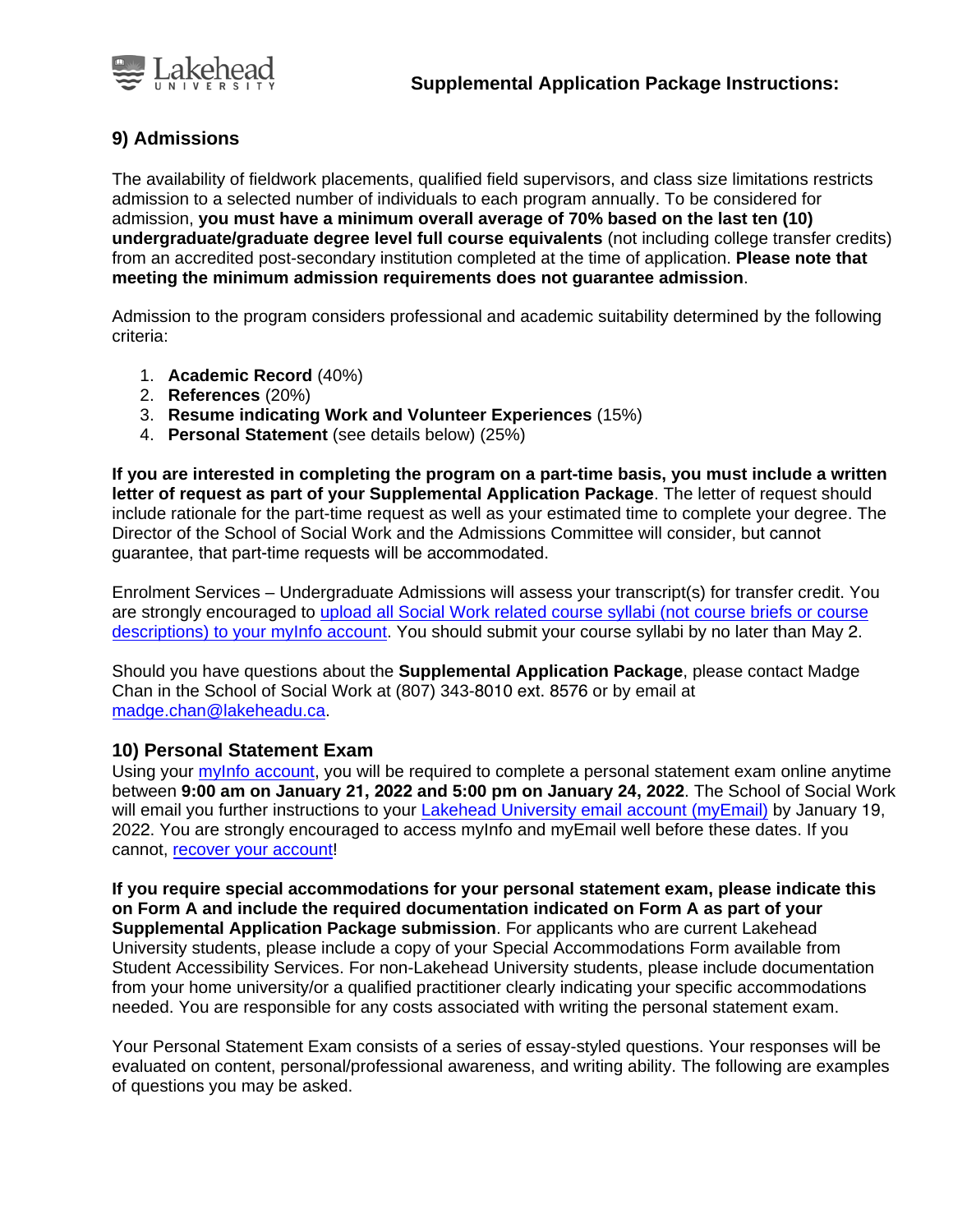## **Supplemental Application Package Instructions:**



- Identify and discuss life experiences that have significantly affected your decision to select social work as a profession.
- How would you describe the role of a professional social worker?
- Reflect on the qualities that you possess that might enhance your practice of social work and those qualities that you would like to develop further in your professional social work training.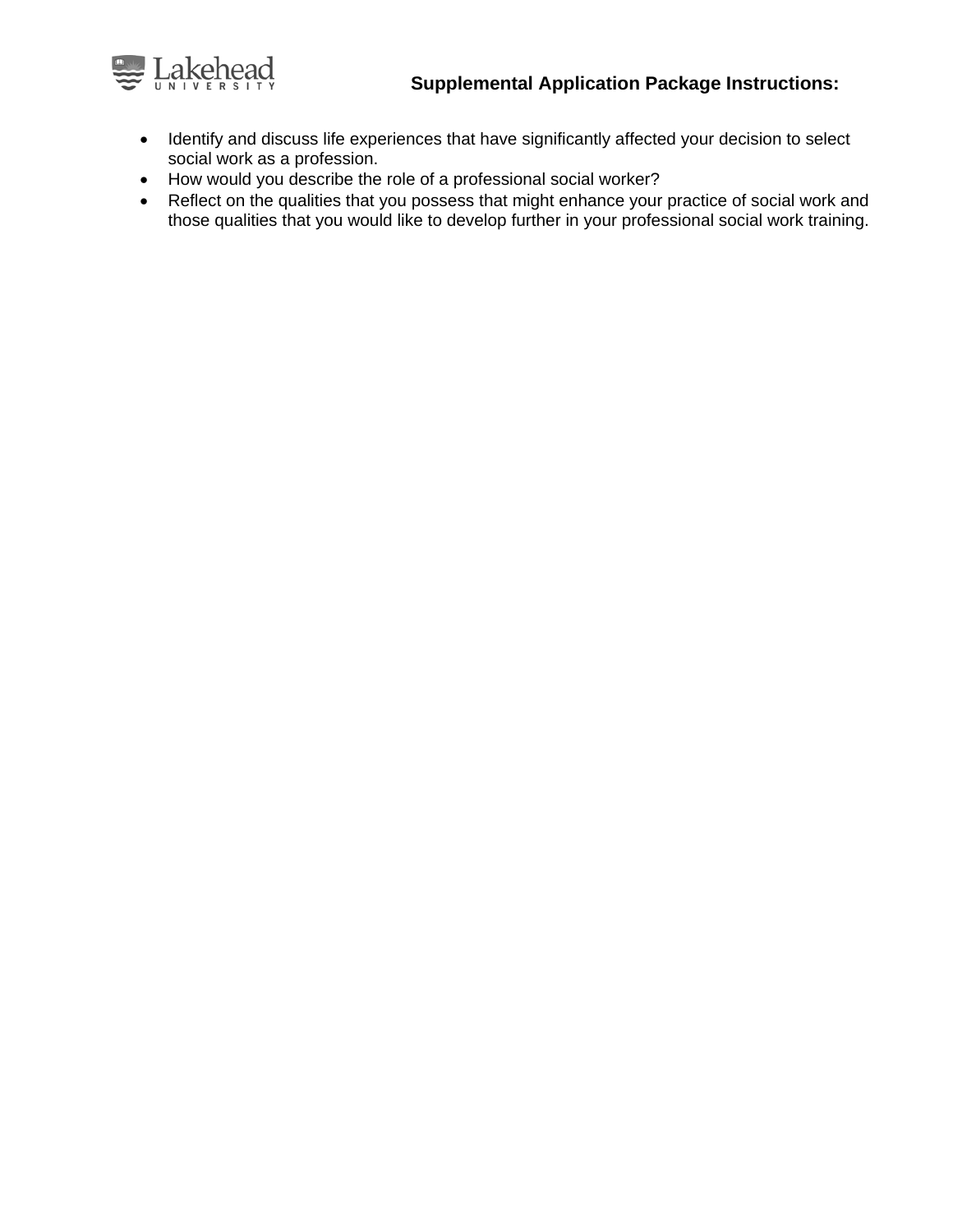

## **Supplemental Application Package Checklist:**

Please use the following checklist when completing the application process:

| I have applied using the <b>OUAC Undergrad (105) application</b> , and have paid my<br>application fees by the deadline stated in the instructions. I have also noted my OUAC<br>Reference number (i.e. 2021-123456-0) on <b>Form A</b> of my Supplemental Application<br>Package.                                                                                                                                                                                            |  |
|-------------------------------------------------------------------------------------------------------------------------------------------------------------------------------------------------------------------------------------------------------------------------------------------------------------------------------------------------------------------------------------------------------------------------------------------------------------------------------|--|
| I have sent all of my post-secondary transcripts to Enrolment Services -<br>Undergraduate Admissions by the deadline stated in the instructions. I have not<br>included copies of my transcripts with the Supplemental Application Package.                                                                                                                                                                                                                                   |  |
| I have paid my <b>One-Year Social Work Supplemental Application Fee</b> and have included<br>the confirmation number on Form A of the supplemental information package.                                                                                                                                                                                                                                                                                                       |  |
| For Applicants with a documented disability that require special accommodations<br>to complete the Personal Statement Exam:<br>As a Lakehead University student, I have included my Special Accommodations Form<br>supplied by Student Accessibility Services. As a student from another institution, I have<br>included documentation from my home university/or a qualified practitioner clearly<br>indicating my specific accommodation needs (for non-Lakehead students). |  |
| I have completed my full Supplemental Application Package, and have emailed it along with<br>a copy of my resume to the <b>School of Social Work</b> by the deadline stated in the instructions.                                                                                                                                                                                                                                                                              |  |
| For Applicants with International Post-Secondary Studies Only:<br>I have made arrangements to have my course-by-course international credential<br>assessment from the World Education Services sent to Enrolment Services -<br>Undergraduate Admissions by the deadline stated in the instructions.                                                                                                                                                                          |  |
| For Applicants who Require Proof of English Language Proficiency:<br>I have made arrangements to have my official English language proficiency test scores<br>sent to Enrolment Services - Undergraduate Admissions by the deadline stated in the<br>instructions.                                                                                                                                                                                                            |  |
| I received my Acknowledgement Email and I have accessed both mylnfo and myEmail. I<br>understand that it is my responsibility to access each of these sites. If I cannot, I will<br>recover my account.                                                                                                                                                                                                                                                                       |  |
| It is my responsibility to ensure that my references have submitted the reference form<br>(Form B) to the School of Social Work by the deadline date.                                                                                                                                                                                                                                                                                                                         |  |
| I am prepared to write my Personal Statement Exam online, in a consecutive 3.5-hour<br>timeframe, anytime between 9:00 am on January 21, 2022 and 5:00 pm on January<br>24, 2022.                                                                                                                                                                                                                                                                                             |  |
| I understand that the School of Social Work will not accept incomplete or late<br>applications.                                                                                                                                                                                                                                                                                                                                                                               |  |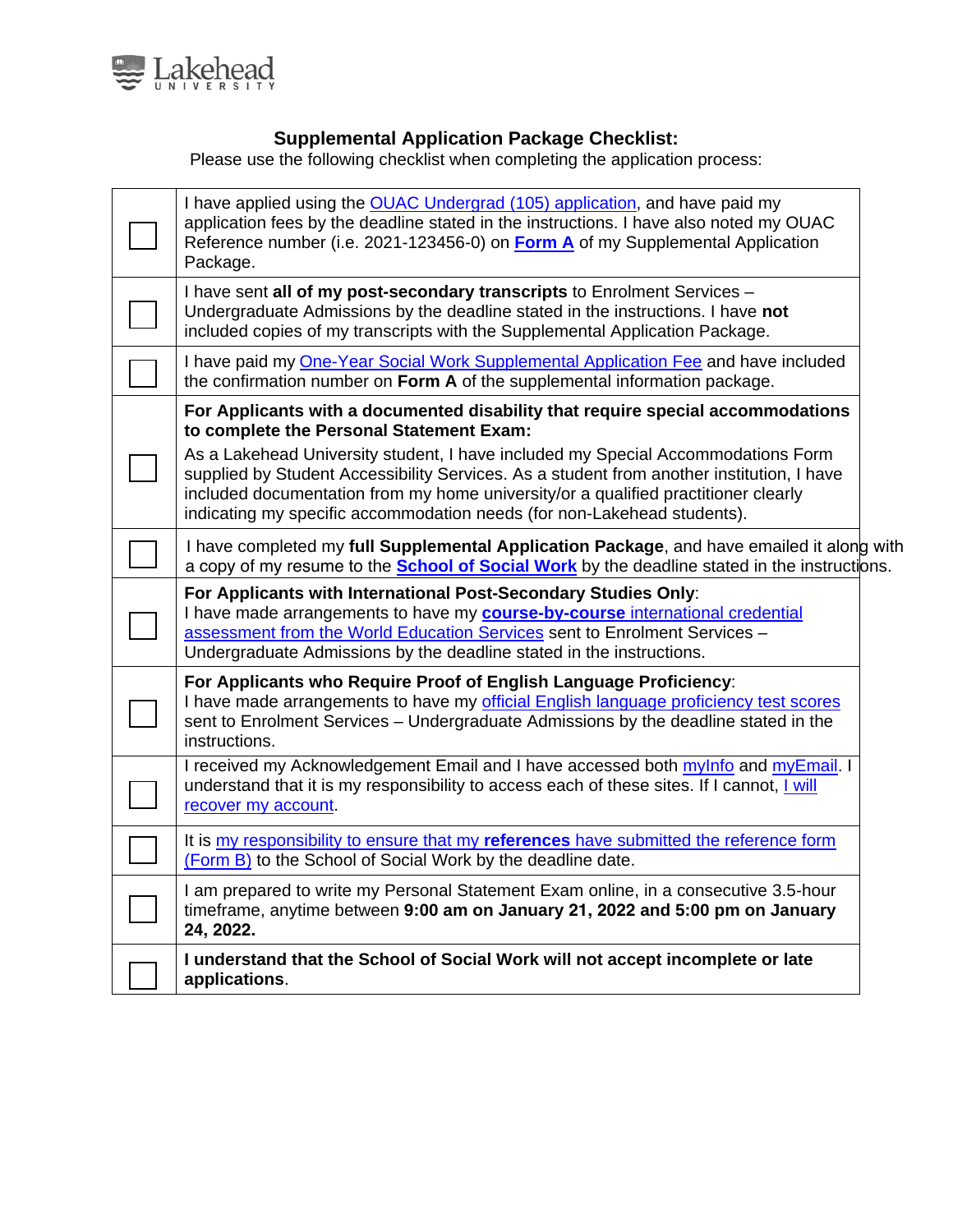

#### **Important Contacts**

**Questions Regarding the Application Process** (i.e. how to apply, how to submit transcripts, accessing myInfo and myEmail):

Contact Enrolment Services – Undergraduate Admissions at (807) 343-8500 or [studentcentral@lakeheadu.ca.](mailto:student.central@lakeheadu.ca) 

**Issues with the OUAC Application** (i.e. how to access OUAC account, how to send transcripts, how to accept offer):

#### [Contact the OUAC.](https://www.ouac.on.ca/contact/)

**All Other Inquiries** (i.e. Personal Statement Exam, Program Information, Supplemental Application Package):

Contact Madge Chan in the School of Social Work at (807) 343-8010 ext. 8576 or by email at [madge.chan@lakeh](mailto:madge.chan@lakeheadu.ca)eadu.ca.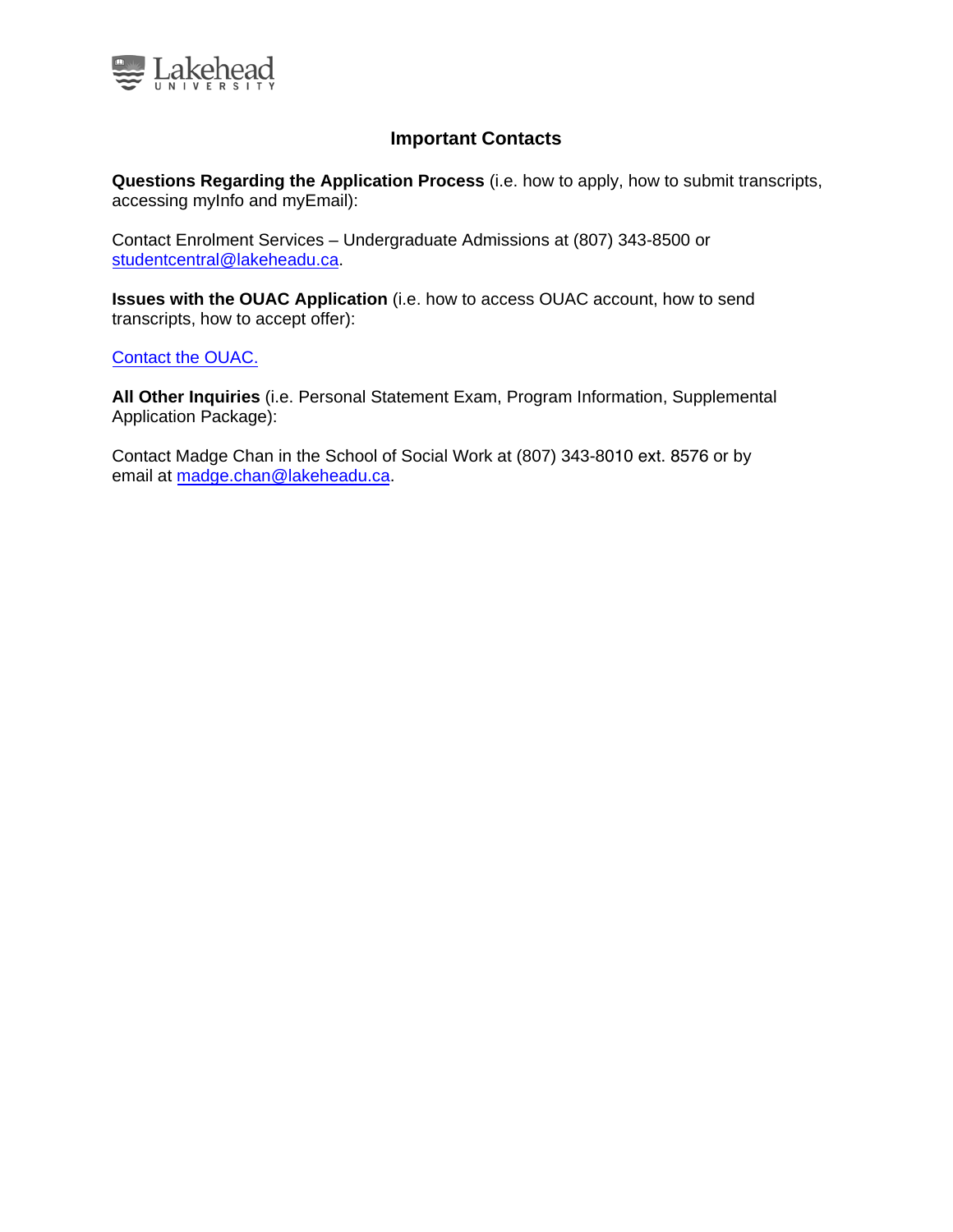## **FORM A: Supplemental Information Form for the One-Year Honours Bachelor of Social Work**

<span id="page-8-0"></span>

| <b>Applicant Information</b>                                                                                                                                                      |                                                                             |                                                                                           |  |
|-----------------------------------------------------------------------------------------------------------------------------------------------------------------------------------|-----------------------------------------------------------------------------|-------------------------------------------------------------------------------------------|--|
| <b>OUAC Reference Number</b>                                                                                                                                                      |                                                                             |                                                                                           |  |
| that resembles 2021-123456-0.                                                                                                                                                     | Refer to your <b>OUAC</b> account for a number                              |                                                                                           |  |
| <b>Confirmation Number</b>                                                                                                                                                        |                                                                             |                                                                                           |  |
| From the One-Year Social Work<br><b>Supplemental Application</b><br>Fee.                                                                                                          |                                                                             |                                                                                           |  |
| <b>Full Name</b>                                                                                                                                                                  |                                                                             |                                                                                           |  |
|                                                                                                                                                                                   | Include your first, middle and last name.                                   |                                                                                           |  |
| Date of Birth                                                                                                                                                                     |                                                                             |                                                                                           |  |
|                                                                                                                                                                                   |                                                                             |                                                                                           |  |
| <b>Current Mailing Address</b>                                                                                                                                                    |                                                                             |                                                                                           |  |
| If you move after submitting your application,<br>be sure to update your address on your<br><b>OUAC</b> account, and email the Social Work<br>Office at social.work@lakeheadu.ca! |                                                                             |                                                                                           |  |
| <b>Personal Email Address</b>                                                                                                                                                     |                                                                             |                                                                                           |  |
|                                                                                                                                                                                   |                                                                             |                                                                                           |  |
| <b>Phone Number(s)</b>                                                                                                                                                            |                                                                             |                                                                                           |  |
|                                                                                                                                                                                   |                                                                             |                                                                                           |  |
|                                                                                                                                                                                   |                                                                             |                                                                                           |  |
|                                                                                                                                                                                   |                                                                             | <b>Program Selection</b>                                                                  |  |
|                                                                                                                                                                                   | I have applied to the Thunder Bay Campus only.                              |                                                                                           |  |
|                                                                                                                                                                                   |                                                                             |                                                                                           |  |
|                                                                                                                                                                                   | I have applied to the Orillia Campus only.                                  |                                                                                           |  |
|                                                                                                                                                                                   | I have applied to both Campuses. The Thunder Bay Campus is my first choice. |                                                                                           |  |
|                                                                                                                                                                                   | I have applied to both Campuses. The Orillia Campus is my first choice.     |                                                                                           |  |
|                                                                                                                                                                                   |                                                                             | <b>Intended Program Status</b>                                                            |  |
|                                                                                                                                                                                   | I have applied for full-time admission.                                     |                                                                                           |  |
|                                                                                                                                                                                   | this submission.                                                            | I have applied for part-time admission, and have included my letter of request as part of |  |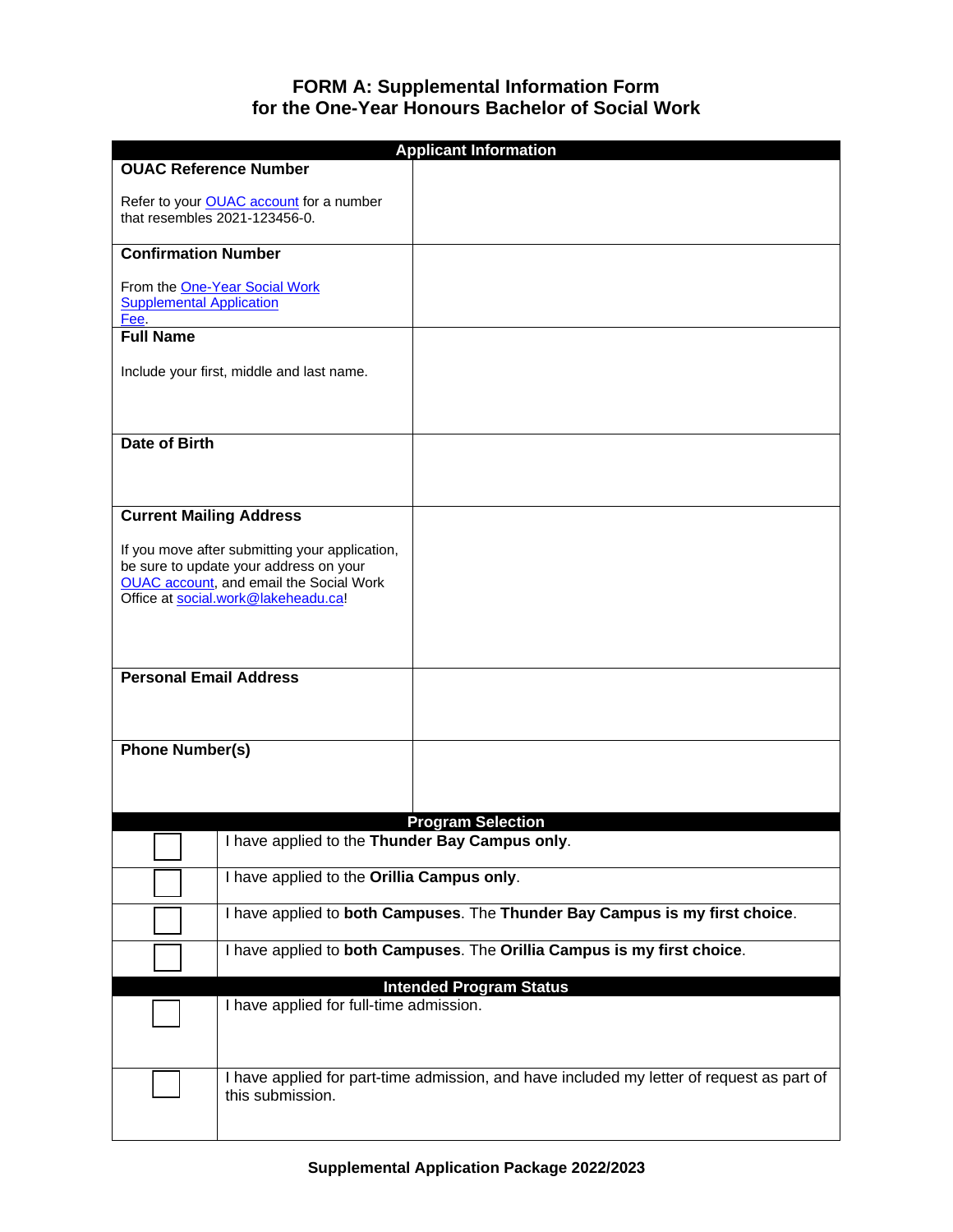## **FORM A: Supplemental Information Form for the One-Year Honours Bachelor of Social Work**

| <b>Personal Statement Arrangements</b> |                                                                                                                                                                                                                                              |  |  |  |
|----------------------------------------|----------------------------------------------------------------------------------------------------------------------------------------------------------------------------------------------------------------------------------------------|--|--|--|
|                                        | I understand that I will need 3.5 consecutive hours to complete the Personal<br>Statement Exam online anytime between 9:00 am on January 21, 2022 and 5:00 pm<br>on January 24, 2022.                                                        |  |  |  |
|                                        | I have a diagnosed disability and require special accommodations for my Personal<br>Statement Exam. I have included documentation from my home university/or a qualified<br>practitioner clearly indicating my specific accommodation needs. |  |  |  |
|                                        | Lakehead University students must include a copy of their Special Accommodations<br>Form provided by Student Accessibility Services.                                                                                                         |  |  |  |
|                                        | <b>Reference Information</b>                                                                                                                                                                                                                 |  |  |  |
|                                        | Reference 1                                                                                                                                                                                                                                  |  |  |  |
| Name                                   |                                                                                                                                                                                                                                              |  |  |  |
| Position                               |                                                                                                                                                                                                                                              |  |  |  |
| Address                                |                                                                                                                                                                                                                                              |  |  |  |
| Phone<br><b>Number</b>                 |                                                                                                                                                                                                                                              |  |  |  |
|                                        | <b>Reference 2</b>                                                                                                                                                                                                                           |  |  |  |
| Name                                   |                                                                                                                                                                                                                                              |  |  |  |
| Position                               |                                                                                                                                                                                                                                              |  |  |  |
| Address                                |                                                                                                                                                                                                                                              |  |  |  |
| Phone<br>Number                        |                                                                                                                                                                                                                                              |  |  |  |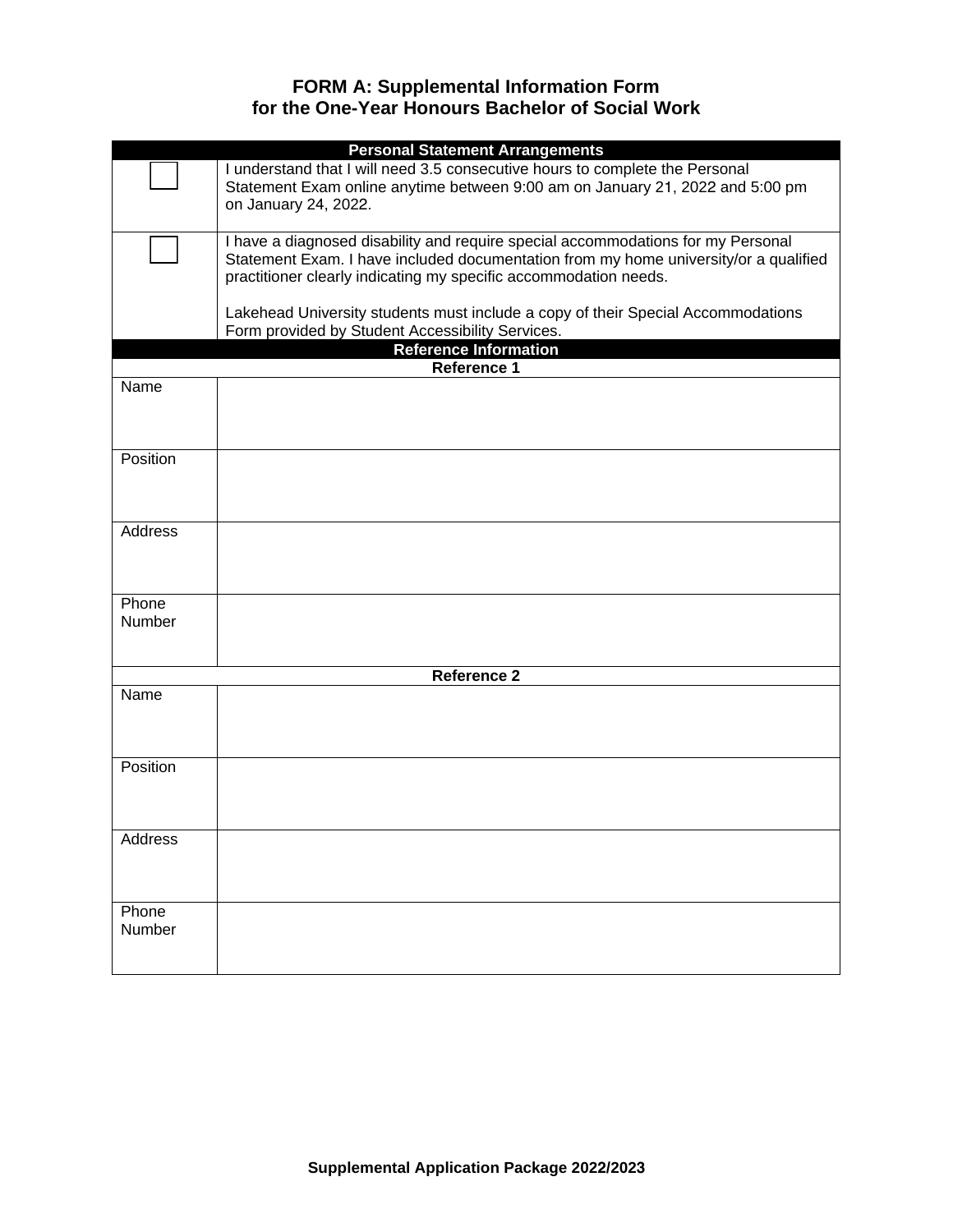## **FORM B: One-Year Honours Bachelor of Social Work Reference Form 1**

| <b>Name of Applicant:</b>                            |  |
|------------------------------------------------------|--|
| How long have you<br>known the<br>applicant?         |  |
| In what capacity<br>have you known the<br>applicant? |  |

| Select the score for each question that best represents the applicant          |               |             |            |            |  |
|--------------------------------------------------------------------------------|---------------|-------------|------------|------------|--|
|                                                                                | Excellent (4) | Average (3) | Fair $(2)$ | Poor $(1)$ |  |
| Maturity and professional conduct                                              |               |             |            |            |  |
| Ability to work independently                                                  |               |             |            |            |  |
| Demonstrates ability to communicate effectively                                |               |             |            |            |  |
| Openness to feedback                                                           |               |             |            |            |  |
| Responsible and reliable                                                       |               |             |            |            |  |
| Demonstrates sensitivity and understanding                                     |               |             |            |            |  |
| Is self-aware and reflective regarding the impact of<br>own behavior on others |               |             |            |            |  |
| Values the worth, dignity and diversity of all<br>individuals                  |               |             |            |            |  |
| Ability to navigate stressful situations                                       |               |             |            |            |  |
| Ability to establish positive working relationships                            |               |             |            |            |  |
| Potential for leadership                                                       |               |             |            |            |  |
| Ability to resolve conflict in a professional manner                           |               |             |            |            |  |

#### **You may choose to attached a separate letter of reference or provide comments below.**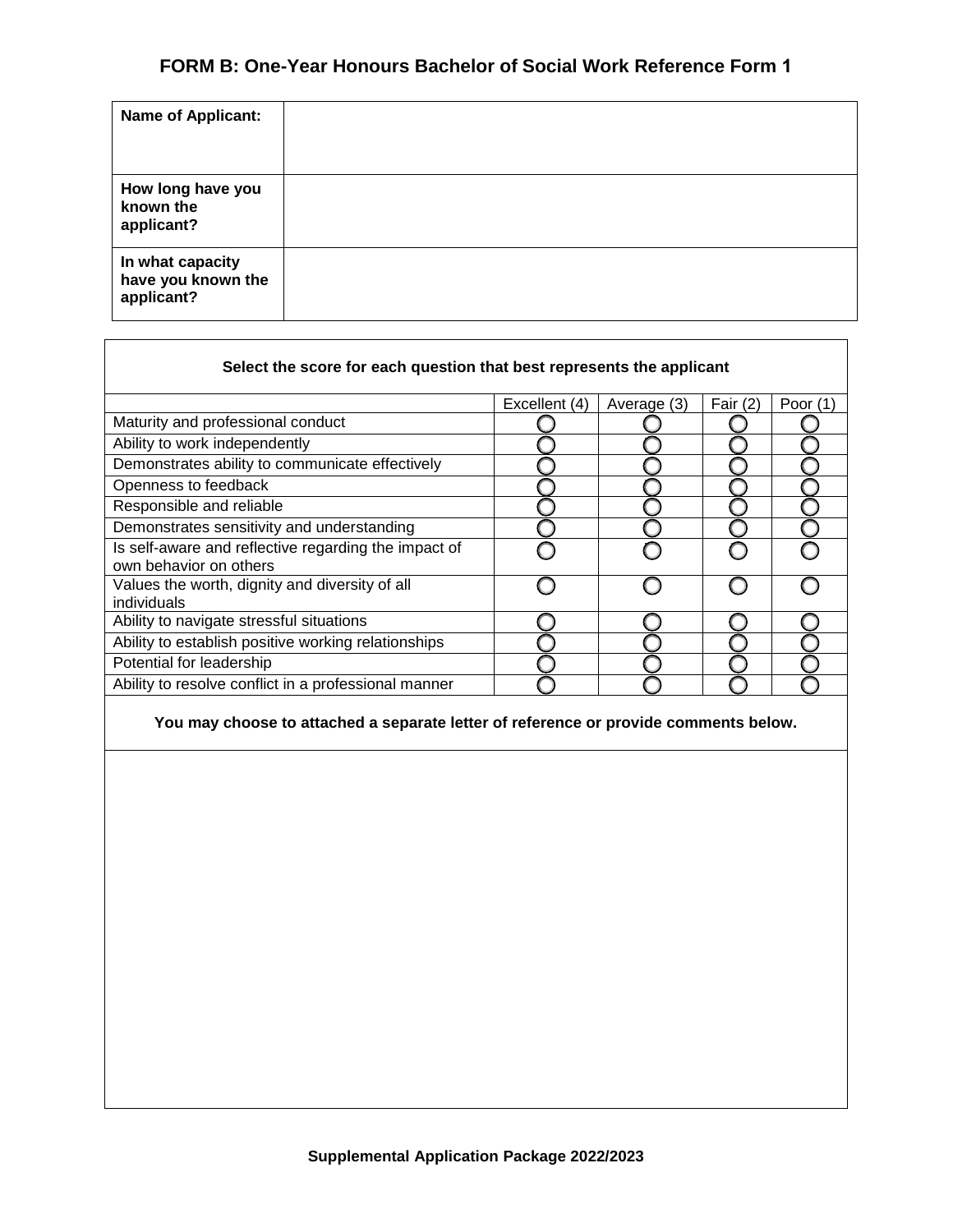|                          | <b>Your Information</b> |  |
|--------------------------|-------------------------|--|
| <b>Full Name</b>         |                         |  |
| <b>Title/ Position</b>   |                         |  |
|                          |                         |  |
| Organization             |                         |  |
| Phone                    |                         |  |
|                          |                         |  |
| Email                    |                         |  |
|                          |                         |  |
| Signature/<br>Electronic |                         |  |
| Signature                |                         |  |
|                          |                         |  |
| Date                     |                         |  |
|                          |                         |  |

**Please email this completed form (and letter or other attachments, if applicable) to the School of Social Work at [social.work@lakeheadu.ca](mailto:social.work@lakeheadu.ca) by December 20, 2022.**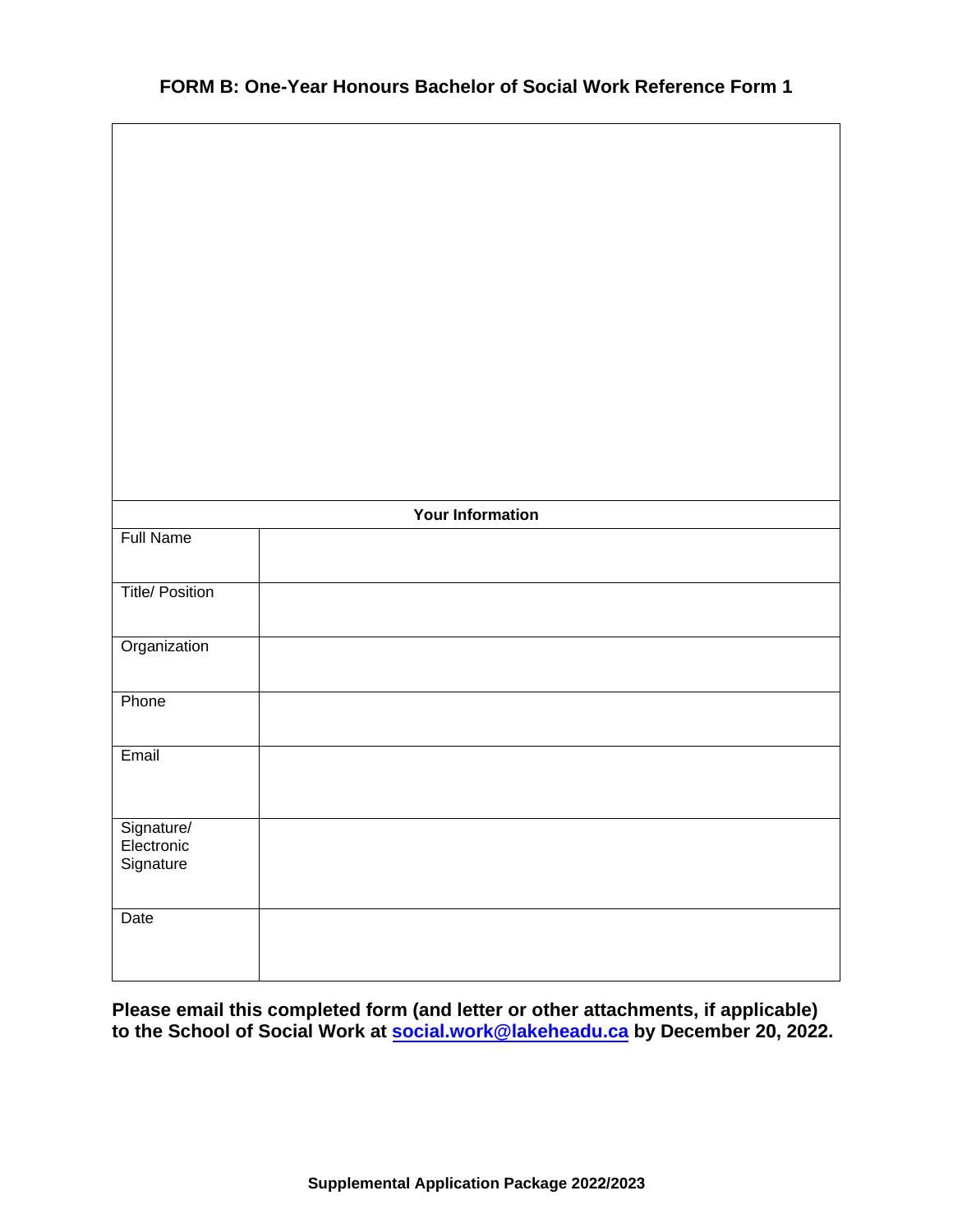## **FORM B: One-Year Honours Bachelor of Social Work Reference Form 2**

| <b>Name of Applicant:</b>                            |  |
|------------------------------------------------------|--|
| How long have you<br>known the<br>applicant?         |  |
| In what capacity<br>have you known the<br>applicant? |  |

┑

 $\Gamma$ 

| Select the score for each question that best represents the applicant          |               |             |            |          |  |
|--------------------------------------------------------------------------------|---------------|-------------|------------|----------|--|
|                                                                                | Excellent (4) | Average (3) | Fair $(2)$ | Poor (1) |  |
| Maturity and professional conduct                                              |               |             |            |          |  |
| Ability to work independently                                                  |               |             |            |          |  |
| Demonstrates ability to communicate effectively                                |               |             |            |          |  |
| Openness to feedback                                                           |               |             |            |          |  |
| Responsible and reliable                                                       |               |             |            |          |  |
| Demonstrates sensitivity and understanding                                     |               |             |            |          |  |
| Is self-aware and reflective regarding the impact of<br>own behavior on others |               |             |            |          |  |
| Values the worth, dignity and diversity of all<br>individuals                  |               |             |            |          |  |
| Ability to navigate stressful situations                                       |               |             |            |          |  |
| Ability to establish positive working relationships                            |               |             |            |          |  |
| Potential for leadership                                                       |               |             |            |          |  |
| Ability to resolve conflict in a professional manner                           |               |             |            |          |  |

#### **You may choose to attached a separate letter of reference or provide comments below.**